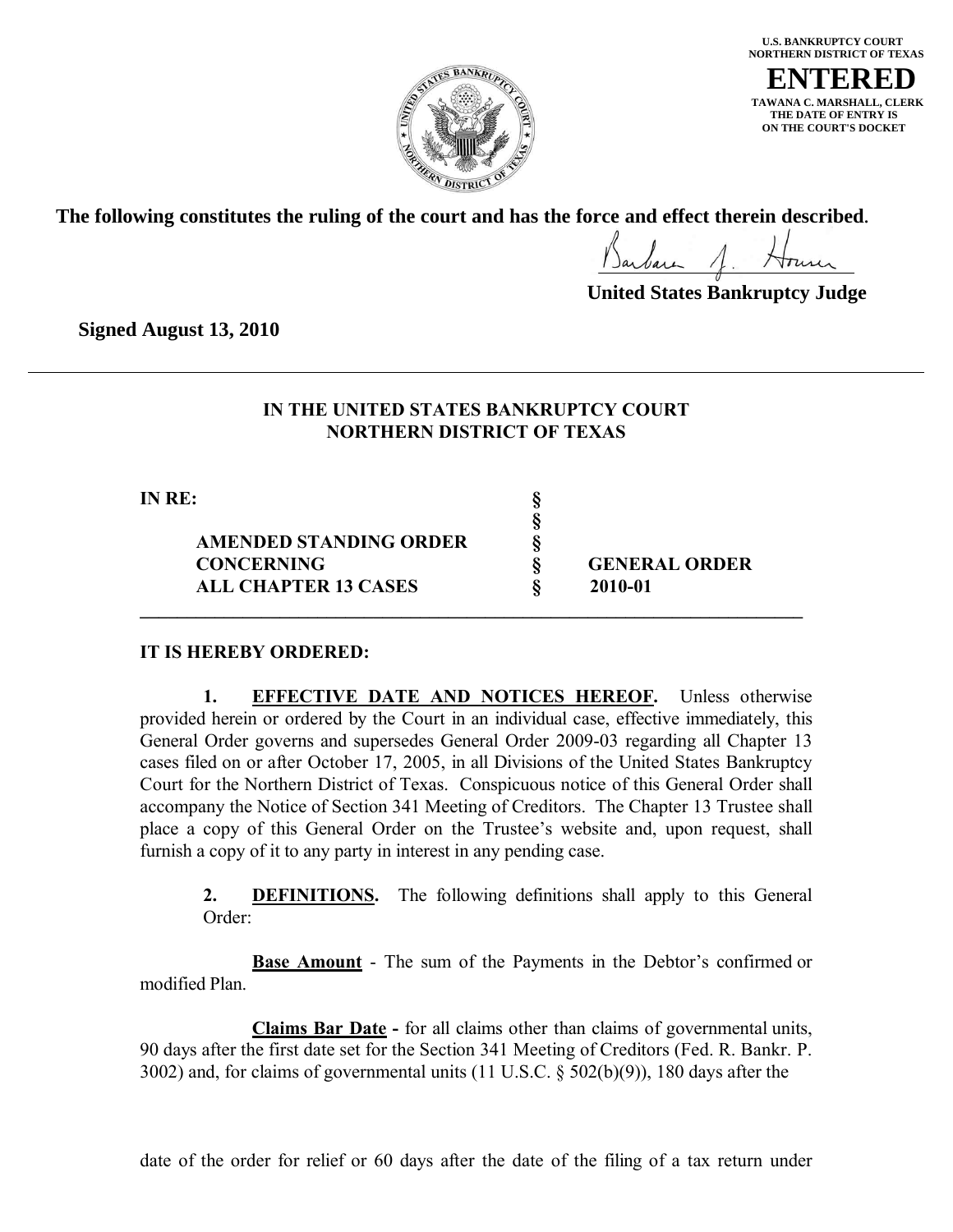Section 1308 of the Bankruptcy Code, whichever is later.

**Collateral** - The property securing a claim.

**Debtor's Counsel** - The attorneys representing the Debtor and, with regard to pro se debtors, the Debtor.

**Payment** - The amount to be paid by the Debtor to the Trustee beginning no later than 30 days after the Petition Date (and each month thereafter until Plan completion) in accordance with Section  $1326(a)(1)(A)$  of the Bankruptcy Code and as specified in the Plan, the Order Confirming the Plan, or the Order approving any modification of the Plan. A Payment may be for purposes of a pre-confirmation or postconfirmation disbursement, may include payments for leases of personal property that become due after the Petition Date in accordance with Section  $1326(a)(1)(B)$  of the Bankruptcy Code, and/or adequate protection payments in accordance with Section 1326(a)(1)(C) of the Bankruptcy Code, to the extent the Trustee makes such payments.

**Petition Date** - The date the Chapter 13 case was filed or the date of conversion to Chapter 13 from another chapter.

**Plan** - The document to be filed by the Debtor within 14 days of the Petition Date and any amendment (pre-confirmation) or modification (post-confirmation) thereto on a form approved by the Trustee and containing all information required by the Trustee's form. Any changes or additions to the Trustee's approved form shall be underscored and/or printed in a distinctly different font, and shall be placed at the end of the document so as to be obvious and conspicuous. Any changes to the Trustee's approved form that do not conform to the preceding sentence shall not be considered a part of the Plan as confirmed by the Court.

**Service** - Service upon an attorney or party may be by personal delivery, facsimile transmission, e-mail (if the attorney or party has consented to electronic notice under General Order 2004-06) or by United States first-class mail addressed to the address provided by the Debtor pursuant to 11 U.S.C. § 521. If requested and authorized by a party, in lieu of providing individual notices, the Trustee may provide a report setting forth the information otherwise contained in the notice which will be sent either via regular U.S. mail or email on the same date that the individual notices are sent. However, if an address has been provided to the Debtor pursuant to 11 U.S.C. § 342 or Fed. R. Bankr. P.  $2002(g)(1)$ , or to the Clerk pursuant to 11 U.S.C. § 505(b)(1) and Fed. R. Bankr P. 5003(e), then service shall be to that address, or as otherwise ordered by the Court pursuant to Fed. R. Bankr. P. 2002(p)(1). Service by mail is complete upon mailing. Service of a Notice of Electronic Filing or a Daily Summary Report of Bankruptcy Filings (as both are defined in General Order 2004-06) is the equivalent of service of the document by first-class mail, postage prepaid, by the approved participant in the Court's Electric Filing Program (as defined by General Order 2004-06). Electronic service is complete upon electronic confirmation of electronic service. When there is a right or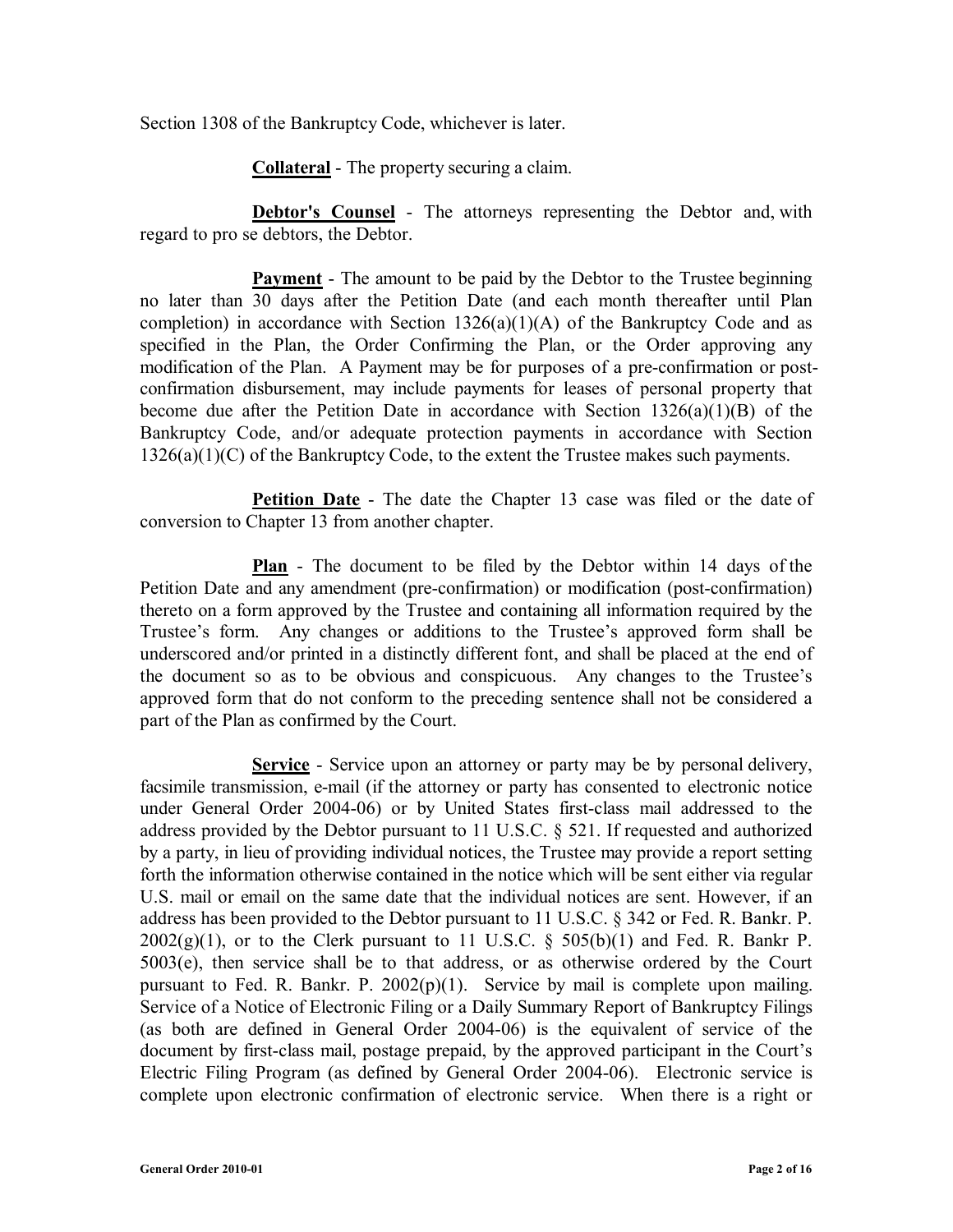requirement to do some act or undertake some proceedings within a prescribed period after service of a notice or other paper and the notice or paper is served by United States first-class mail, three days shall be added to the prescribed period. When a Debtor is represented by an attorney, service shall be on both the Debtor and Debtor's Counsel.

**Surrendered Collateral** - The Collateral to be surrendered under the Plan.

**Trustee** - The Trustee appointed in the case by the United States Trustee, including the Standing Chapter 13 Trustee, or the United States Trustee if serving as Trustee in the case.

**3. DISMISSAL WITHOUT FURTHER NOTICE.** A Chapter 13 petition may be dismissed without prejudice after 14 days (as to subsection "d-5" and "e" deficiencies) or seven (7) days (as to subsections "a," "b," "c," "d-1," "d-2," "d-3," or "d-4" deficiencies) if prior written Notice of Intent to Dismiss ("NOI") is filed with the Court and served on the Debtor and Debtor's Counsel, and without further notice unless any default or deficiency is cured prior to the expiration of such period. The Clerk is authorized to enter an Order of Dismissal upon certification by the Trustee, or such other authority ordered by the Court or allowed by law, that:

a. The Debtor did not file all of the documents required by Sections  $521(a)(1)$  and  $521(b)$  of the Bankruptcy Code within 14 days of the Petition Date, unless within such time the Debtor filed a motion to extend such time; or

b. The Debtor did not file with the petition or serve on all scheduled creditors (or to be scheduled creditors if the schedules have not yet been filed), a Plan as required by Section 1321 of the Bankruptcy Code and Fed. R. Bankr. P. 3015(b) and an Authorization for Adequate Protection Disbursement as required herein on forms prescribed by the Trustee within 14 days of the Petition Date, unless within such time(s) the Debtor filed with the Clerk and served on all scheduled creditors (or to be scheduled creditors) a motion to extend such time(s); or

c. The Debtor did not pay to the Trustee within 30 days after the Petition Date the first Payment specified in the Plan as required by Section 1326(a)(1) of the Bankruptcy Code; or

d-1. The Debtor failed to attend the Section 341 Meeting of Creditors as required by Section 343 of the Bankruptcy Code (the "Section 341 Meeting") or any continued Section 341 Meeting which the Trustee required the Debtor to attend, without the agreement of the Trustee to continue the Section 341 Meeting; or

d-2. The Debtor failed to provide to the Trustee not later than 7 days before the date first set for the Section 341 Meeting, a copy of the Federal Income Tax Return or a transcript for the most recent tax year ending immediately before the Petition Date for which a return was filed, as required by Section  $521(e)(2)(A)(i)$  of the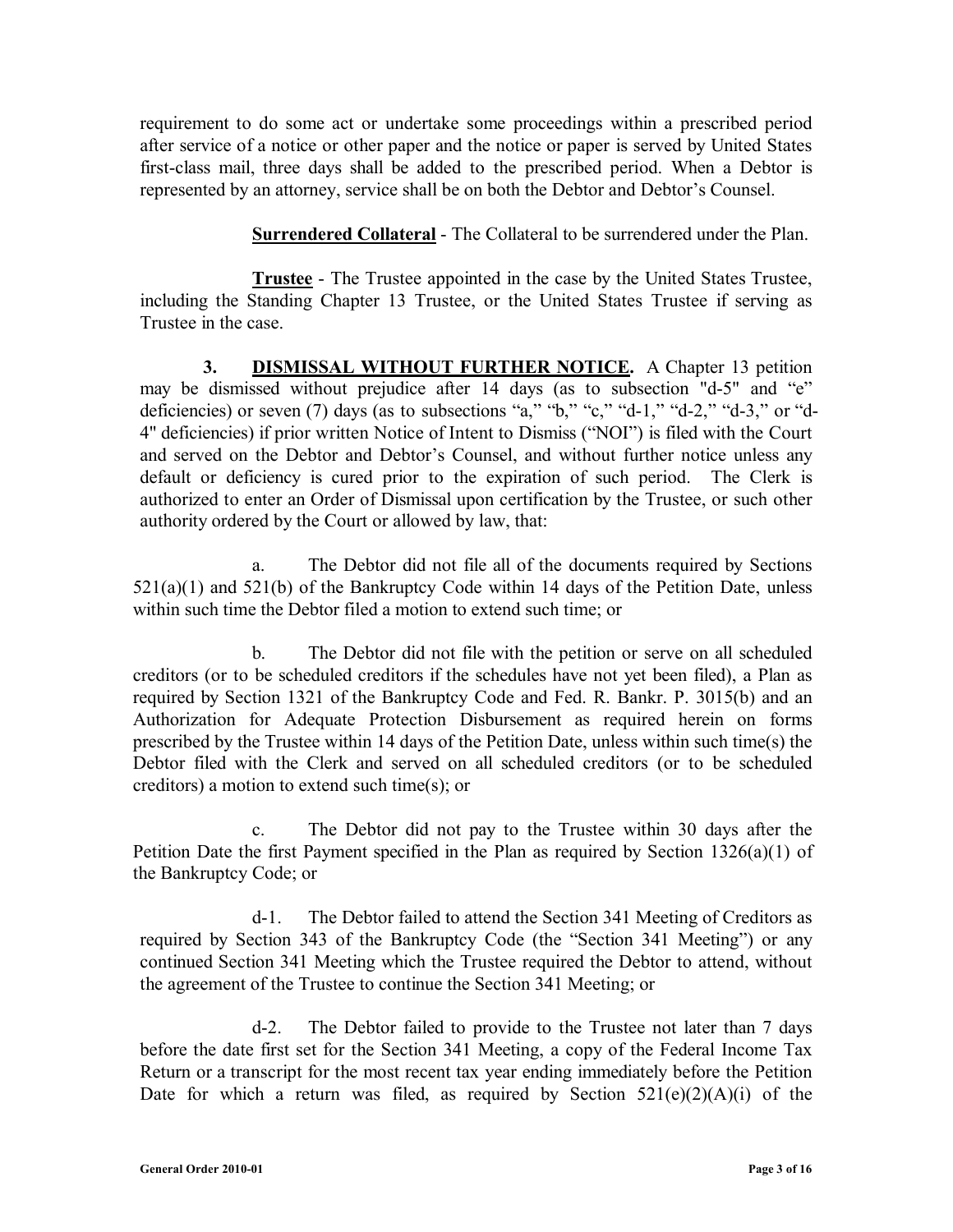Bankruptcy Code, or the Debtor failed to timely file with the appropriate taxing authorities, tax returns as required by Section 1308 of the Bankruptcy Code, unless the Trustee agrees to hold open the Section 341 Meeting (up to 120 days) as provided in Section 1308(b)(1) of the Bankruptcy Code, or unless extended by the Court as provided in Section 1308(b)(2) of the Bankruptcy Code. In the event the Trustee agrees to hold open the Section 341 Meeting, the Trustee shall nevertheless file a report of the initial meeting annotated to show that the meeting is being held open; or

d-3. The Debtor did not timely file with the Court, upon written request filed with the Court and served on the Debtor and Debtor's Counsel, tax returns or transcripts as required by Sections  $521(f)$  and  $521(g)(2)$  of the Bankruptcy Code; PROVIDED, HOWEVER, that pursuant to Fed. R. Bankr. P. 4002(b)(5) and the Interim Guidance Regarding Tax Information established by the Director of the Administrative Office of the United States Courts, the United States Trustee, the Trustee, or any party in interest that desires to obtain access to the Debtor's tax information must file, and serve upon the Debtor and Debtor's Counsel, a motion with the Court which should include (i) a description of the movant's status in the case, to allow the Court to ascertain whether the movant may properly be given access to the requested tax information, (ii) a description of the specific tax information sought, (iii) a statement indicating that the information cannot be obtained by the movant from any other sources, and (iv) a statement showing a demonstrated need for the tax information. Access to the Debtor's tax information will only be permitted after the Court approves the request.

d-4. The Debtor did not timely provide to the Trustee documents that establish the identity of the Debtor, including a driver's license, passport, or other document that contains a photograph of the Debtor as required by Section 521(h) of the Bankruptcy Code; or

d-5. The Debtor failed to cooperate with the Trustee as necessary to enable the Trustee to perform the Trustee's duties under the Bankruptcy Code as required by Section 521(a)(3) of the Bankruptcy Code. Any such notice shall state specifically what the Debtor did or did not do constituting such failure to cooperate; or

e. The Debtor did not pay to the Trustee when due, any Payment (except the first) specified in the Plan; PROVIDED, HOWEVER, that:

(i) The NOI shall specify the exact dollar amount due to bring all Payments completely current, as of the 14<sup>th</sup> day after the date of the NOI; and

(ii) No Order of Dismissal shall be submitted or requested by the Trustee with regard to a subparagraph "e" deficiency if an Interlocutory Order ("I/O") satisfactory to the Trustee has been approved by the Debtor or Debtor's Counsel and delivered to the Trustee as of the  $14<sup>th</sup>$  day after the date of the NOI; and

(iii) No Order of Dismissal shall be submitted or requested by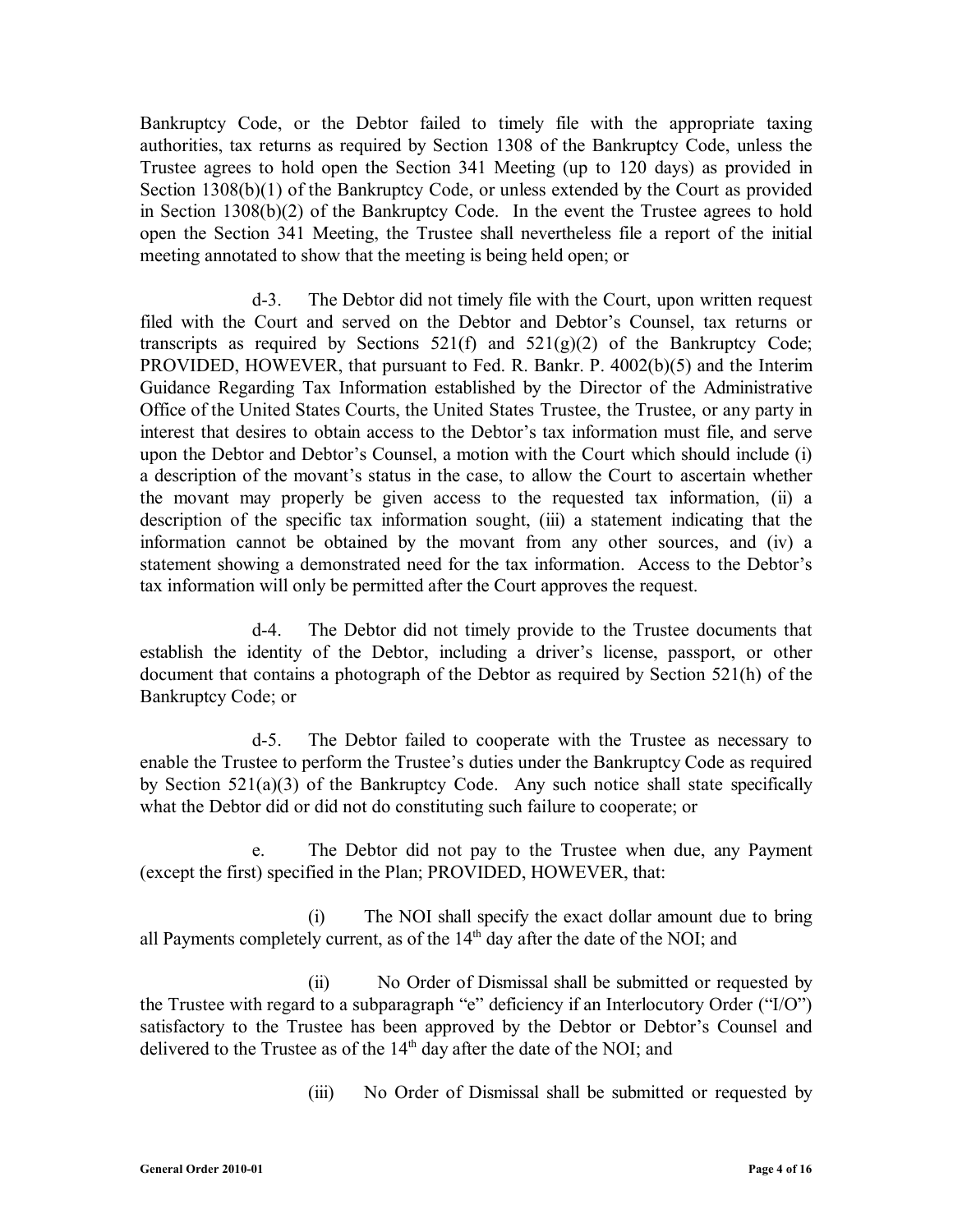the Trustee if, prior to the expiration of the NOI period, a response is filed and served by the Debtor, set by Debtor's Counsel on the Court's next available Chapter 13 docket after the expiration of 14 days, and notice of such setting is filed and served by Debtor's Counsel at least 14 days prior to such setting.

#### **4. ADEQUATE PROTECTION DISBURSEMENTS.**

a. **Debtors Shall Authorize Adequate Protection Disbursements By The Trustee.** Unless otherwise ordered by the Court, within 14 days of the Petition Date, the Debtor shall file and serve on all scheduled creditors (unless service is made by the Clerk), an AAuthorization For Adequate Protection Disbursements ("AAPD") in a form prescribed by the Trustee. Any Payments may be held by the Trustee in a noninterest bearing account. Any amendment to the AAPD shall be filed with the Court, served on all affected creditors, and on the creditors' counsel if a Notice of Appearance has been filed and served on Debtor's Counsel by creditor's counsel, and shall contain a Certificate of Service reflecting this service. Protection concerning motor vehicles shall be presumed adequate if in a monthly amount equal to 1.25% of the value of the motor vehicle determined by averaging the wholesale and retail values contained in the most recent NADA publication for a comparable motor vehicle. If the Trustee is disbursing the current post-petition mortgage payments, the payment amount thereof must be included in the AAPD.

b(1). **Trustee Shall Disburse Adequate Protection Payments.** Unless otherwise ordered by the Court, the Trustee shall disburse adequate protection payments monthly as provided in the AAPD, whether or not a proof of claim has been filed, in the following order:

- (a) Trustee's Fee, any Noticing Fees allowed by the Court, and a \$5.00 account reserve;
- (b) Filing fees;
- (c) Current post-petition mortgage payments, if applicable;
- (d) Adequate protection payments provided for secured claims; and
- (e) Fees for Debtor's Counsel, unless the Debtor is pro se;
- (f) Priority claims.

If funds received by the Trustee are insufficient to pay a full monthly payment to any specified category cumulatively, payments shall be made pro rata within such lettered category.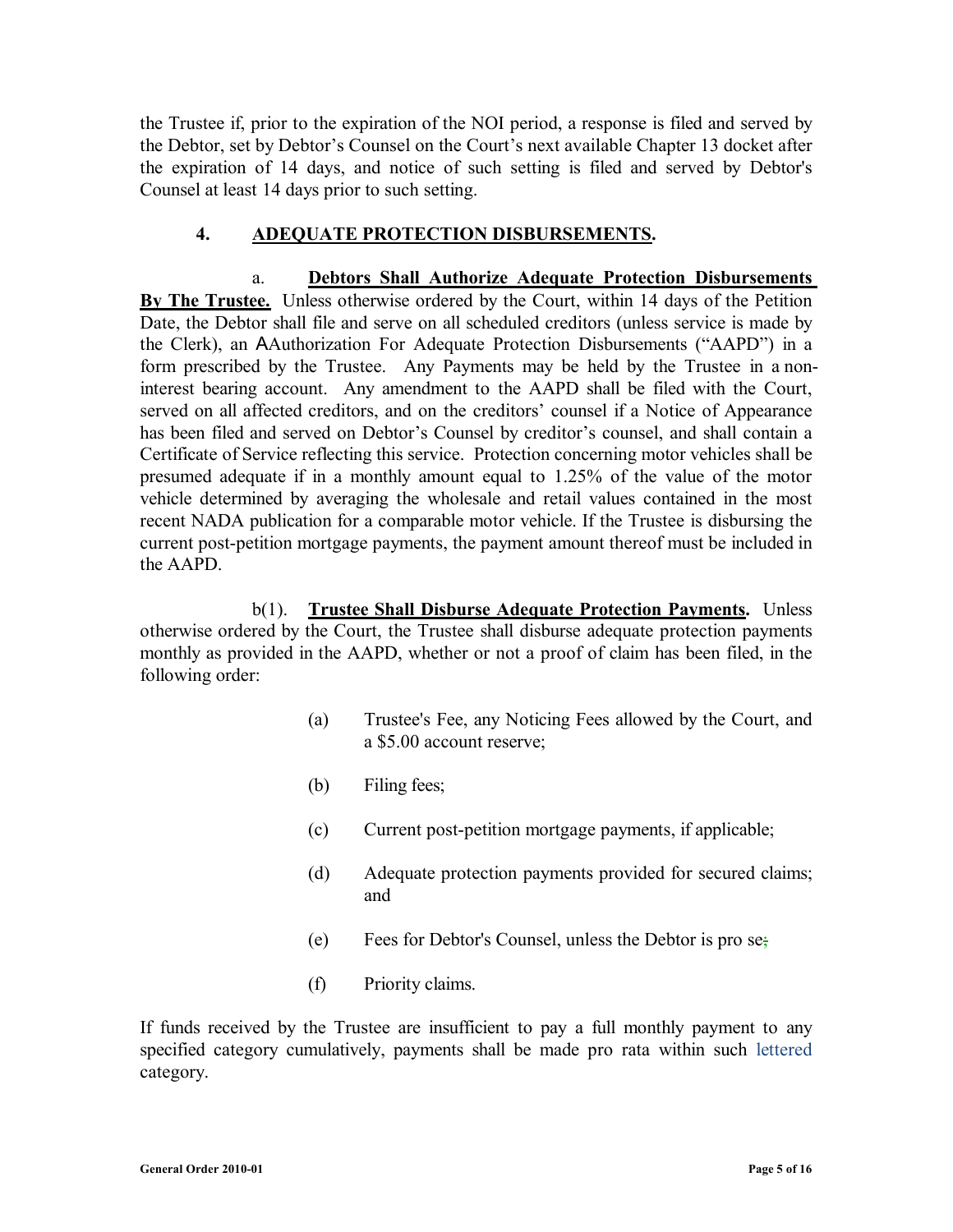b(2). Pursuant to Section  $1326(a)(1)$  of the Bankruptcy Code, and unless otherwise ordered by the Court, the Debtor must make the first Payment to the Trustee no later than 30 days after the Petition Date. The Trustee will then disburse those funds to the appropriate parties according to the AAPD in the next regularly scheduled monthly disbursement, subject to normal operating procedures.

c. **Use Of Interest.** Any interest received by the Trustee as a result of Payments shall be paid into the Trustee's expense account and used exclusively to pay the compensation and reasonable and necessary expenses of the Trustee, as may be approved by the United States Trustee.

d. **Trustee's Percentage Fee.** Unless otherwise ordered by the Court, the Trustee shall be entitled to the percentage fee fixed by the Attorney General pursuant to 28 U.S.C. ' 586(e)(1)(B) on all pre-confirmation adequate protection Payments.

e . **Stay Lifted As To Surrendered Collateral.** The Plan shall describe any Collateral to be surrendered. THE AUTOMATIC STAY SHALL BE LIFTED and the Trustee shall cease disbursements on account of any Surrendered Collateral without further order of the Court as of the date the Plan or any amended Plan providing for surrender is filed. If a post-confirmation modification of the Plan is filed that provides for the surrender of any Collateral, the automatic stay shall be lifted and the Trustee shall cease disbursements to the affected creditor upon the filing of the modification. PROVIDED, HOWEVER, that the stay shall not be lifted if the Collateral is to be surrendered to, or for the benefit of, an insider of the Debtor and the Trustee files with the Court and serves on the Debtor, Debtor's Counsel, and the party to whom the Collateral is proposed to be surrendered (and/or for whose benefit), an objection to the proposed surrender within seven (7) days of the filing of the Plan, the amended Plan, or the Plan modification. If the Trustee files and serves such an objection, the automatic stay shall remain in effect until the Trustee's objection is disposed of. If the Trustee fails to timely file and serve an objection to the surrender of Collateral to, or for the benefit of, an insider of the Debtor, the automatic stay shall be lifted and the Trustee shall cease disbursements on account of the Surrendered Collateral without further order of the Court on the seventh  $(7<sup>th</sup>)$  day after the filing of the Plan, the amended Plan, or the Plan modification.

f. **Payments Made For Adequate Protection Disbursement Considered Payments.** Payments made by a Debtor to the Trustee for adequate protection disbursement shall be considered Payments pursuant to 11 U.S.C. § 1326(a) and 28 U.S.C.  $\S 586(e)(2)$ . Upon the entry of an order dismissing or converting the case pre-confirmation, any adequate protection Payments received by the Trustee shall be disbursed by the Trustee as provided in the AAPD or other order of the Court, and any balance refunded to the Debtor or, if requested by the Chapter 7 trustee, paid to the Chapter 7 trustee.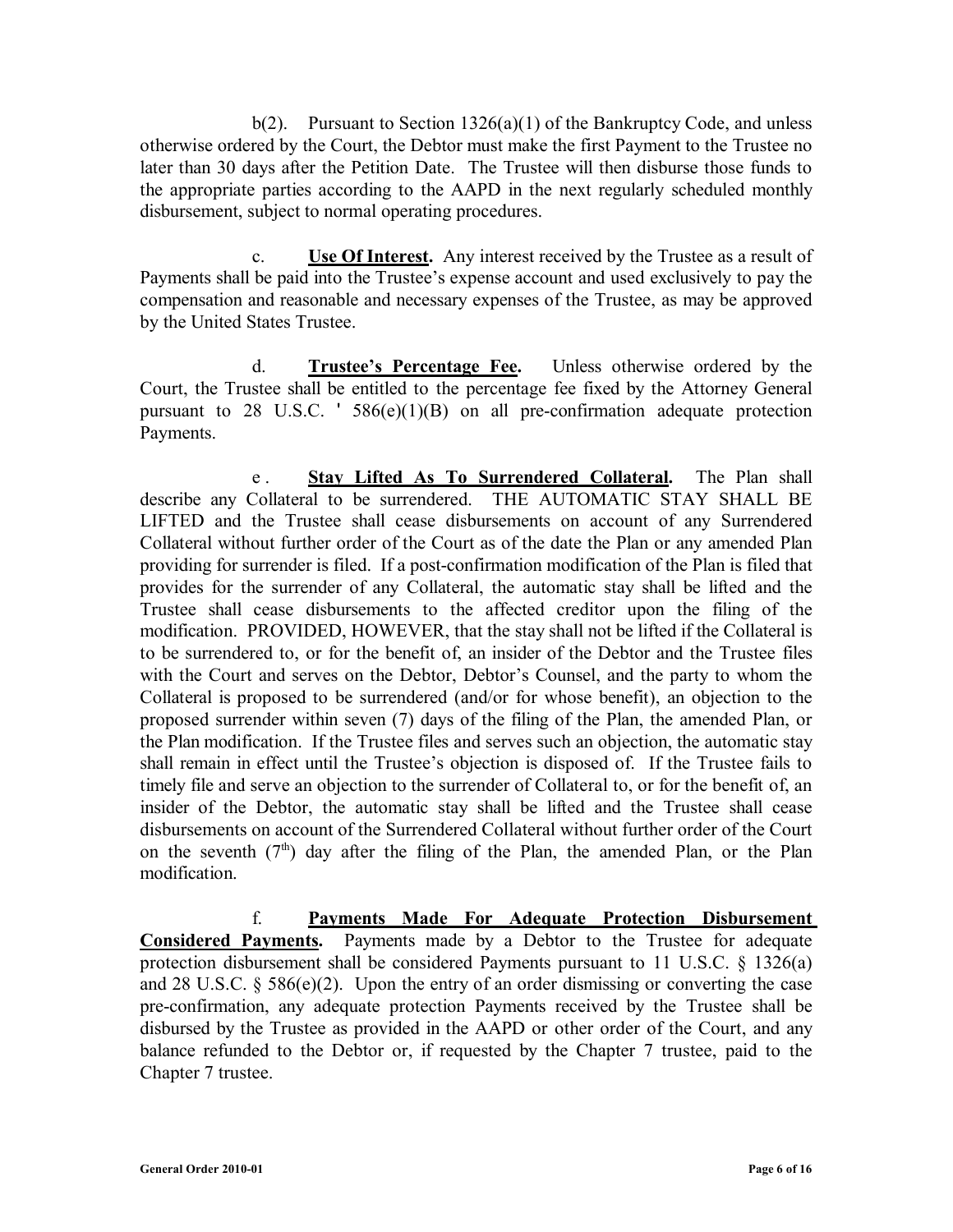g. Adequate protection disbursements may include Trustee's Fees, Noticing Fees, Filing Fees, Payments on Secured Claims including applicable current postpetition mortgage payments, Priority Claims, and fees for Debtor's Counsel, unless the Debtor is pro se.

**5. DISBURSEMENT ON DISMISSAL OR CONVERSION AFTER CONFIRMATION.** Unless otherwise ordered by the Court, if a case is dismissed or converted after confirmation, the Trustee shall disburse funds on hand from Payments as provided in the confirmed Plan for one disbursement cycle, and then refund the remaining balance to the Debtor.

## **6. CREDITOR'S CERTIFICATE OF CONFERENCE ON ' 362 MOTIONS AND OBJECTIONS TO CONFIRMATION, AND REQUIREMENT FOR TRUSTEE'S REVIEW AND APPROVAL OF ALL AGREED ORDERS. AND REQUIREMENT TO PROVIDE LIMITED PAYMENT HISTORY, EVIDENCE OF DEBT, AND PERFECTION OF LIEN REGARDING REAL PROPERTY**

a. A Creditor **shall** include a Certificate of Conference with Debtor's Counsel on any Section 362 motion to modify stay or any objection to confirmation. The Certificate of Conference **shall** state that the creditor or its counsel made a good faith effort to negotiate a settlement of the dispute with Debtor's Counsel or that Debtor's Counsel failed to respond to the creditor's communication (made during regular business hours) by the same time on the second business day after such communication. The certificate of conference shall evidence that the creditor or creditor's counsel attempted at least once to contact Debtor's counsel by telephone or in person. In the event the Debtor and creditor reach an agreement with respect to a motion to modify stay or objection to confirmation, or any other contested matter between a Debtor and a creditor, the Trustee shall be permitted seven (7) days to review the Agreed Order prior to its presentation to the Court, without prejudice to the Trustee's right to object to the Agreed Order prior to it becoming a final order. The Court reserves the right to sanction parties and/or counsel who fail to confer in good faith prior to the filing of such motions and/or objections.

b. Notwithstanding L.B.R. 4001.1(e), if a creditor claiming a lien on real property files a Section 362 motion to terminate, annul, modify, or condition the automatic stay, the creditor shall file within 7 days a sworn affidavit detailing any alleged payment delinquency and providing a current chronological payment history beginning with the first payment alleged to be delinquent.

# **7. CONFIRMATION HEARING AND TRUSTEE'S PRE-HEARING CONFERENCE REGARDING CONFIRMATION**.

a. The Clerk shall send the Section 341 Meeting Notice (the "Notice") promptly after the petition is filed. The Notice will set the Section 341 Meeting in accordance with Fed. R. Bankr. P. 2003(a).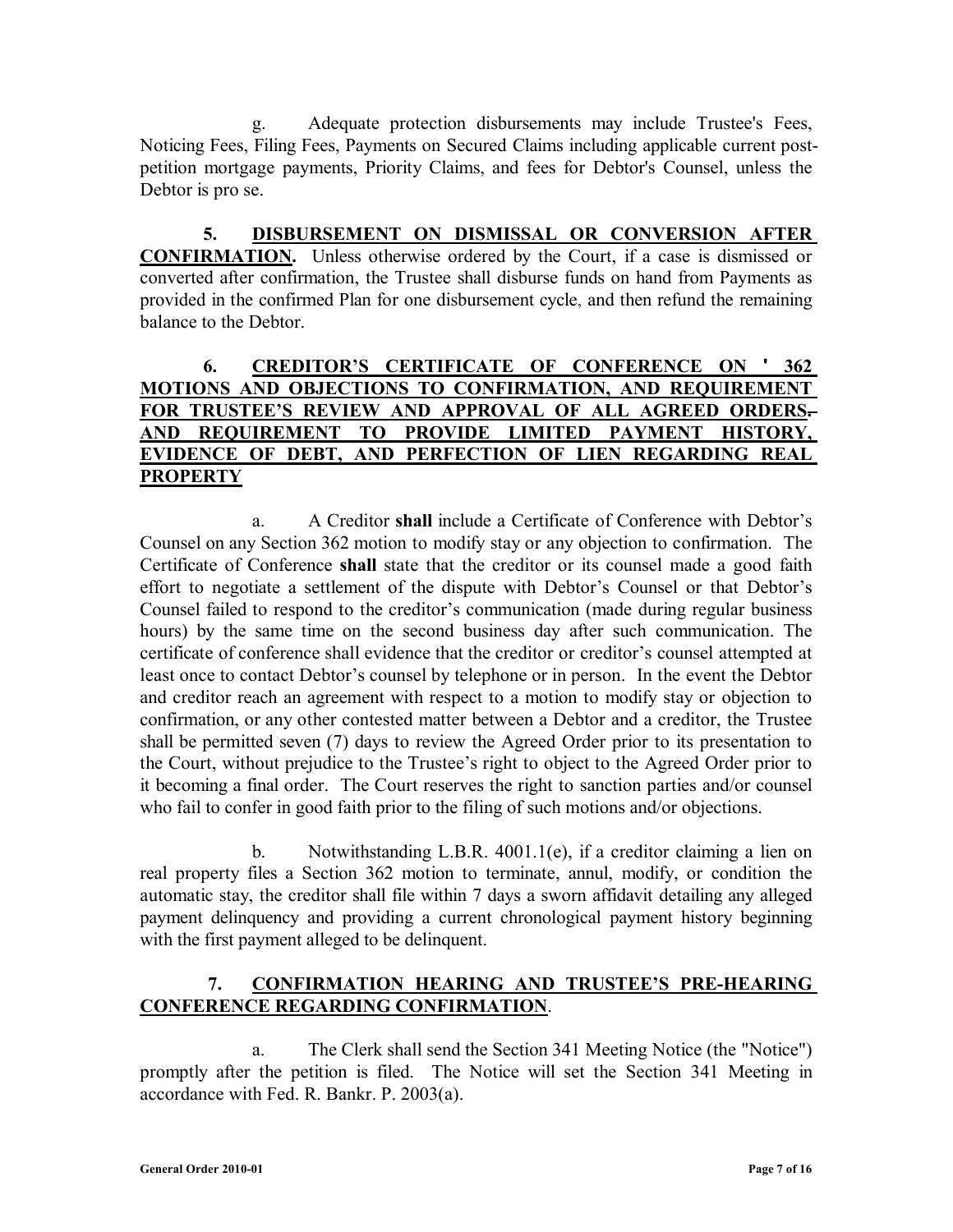b. The Debtor will be responsible for mailing a notice to all parties in interest on the date the Plan is filed, notifying such parties that the Plan has been filed and the date, place and time of the confirmation hearing. The confirmation hearing shall be set and commenced at the last available date the Court has scheduled confirmation hearings that is not more than 45 days after the Section 341 Meeting. Failure of the Debtor to timely send the notice may be grounds for dismissal of the case at the confirmation hearing.

c. The Chapter 13 Trustee will be responsible for mailing to all parties in interest a Notice of the date, place and time of the deadline for objecting to confirmation, the Trustee's Pre-Hearing Conference, and the Confirmation hearing.

d. Unless the Court orders otherwise, the hearing on Section 506 valuations, interest rate, and treatment under the Plan will occur at the confirmation hearing. Claim amount and classification will be determined by the TRCC (see paragraph 8 below) and other order of the Court. The TRCC may also contain a proposed Modification of the confirmed Plan.

e. Objections to confirmation of the Plan by the Trustee or any creditors shall be in writing and filed and served on the Debtor, Debtor's Counsel, and the Trustee no later than seven (7) days prior to the Trustee's pre-hearing conference (the "Objection Deadline"), or be deemed waived.

f. After the Objection Deadline and before the confirmation hearing, the Trustee shall conduct a Trustee's pre-hearing conference regarding confirmation (on the date and at the time and place designated by the Trustee). Any matter resolved at the Trustee's pre-hearing conference may be contained in an Agreed Confirmation Order that the Trustee may submit to the Court for entry without the need for any amendment to the Plan or further notice to parties in interest, PROVIDED that no party not a party to the agreement is adversely affected by the agreement.

g. Any objections to confirmation of the Plan or valuation disputes not resolved at or before the Trustee's pre-hearing conference shall be heard by the Court at the confirmation hearing.

h. All objections to confirmation of the Plan and/or the motion for valuation shall be deemed waived:

(i) if not timely filed and served as provided above; or

(ii) if the proponent of any objection or motion fails to attend the Trustee's pre-hearing conference or give the Trustee prior written notice that a hearing is necessary.

(iii) if the confirmation hearing is continued by the Court, the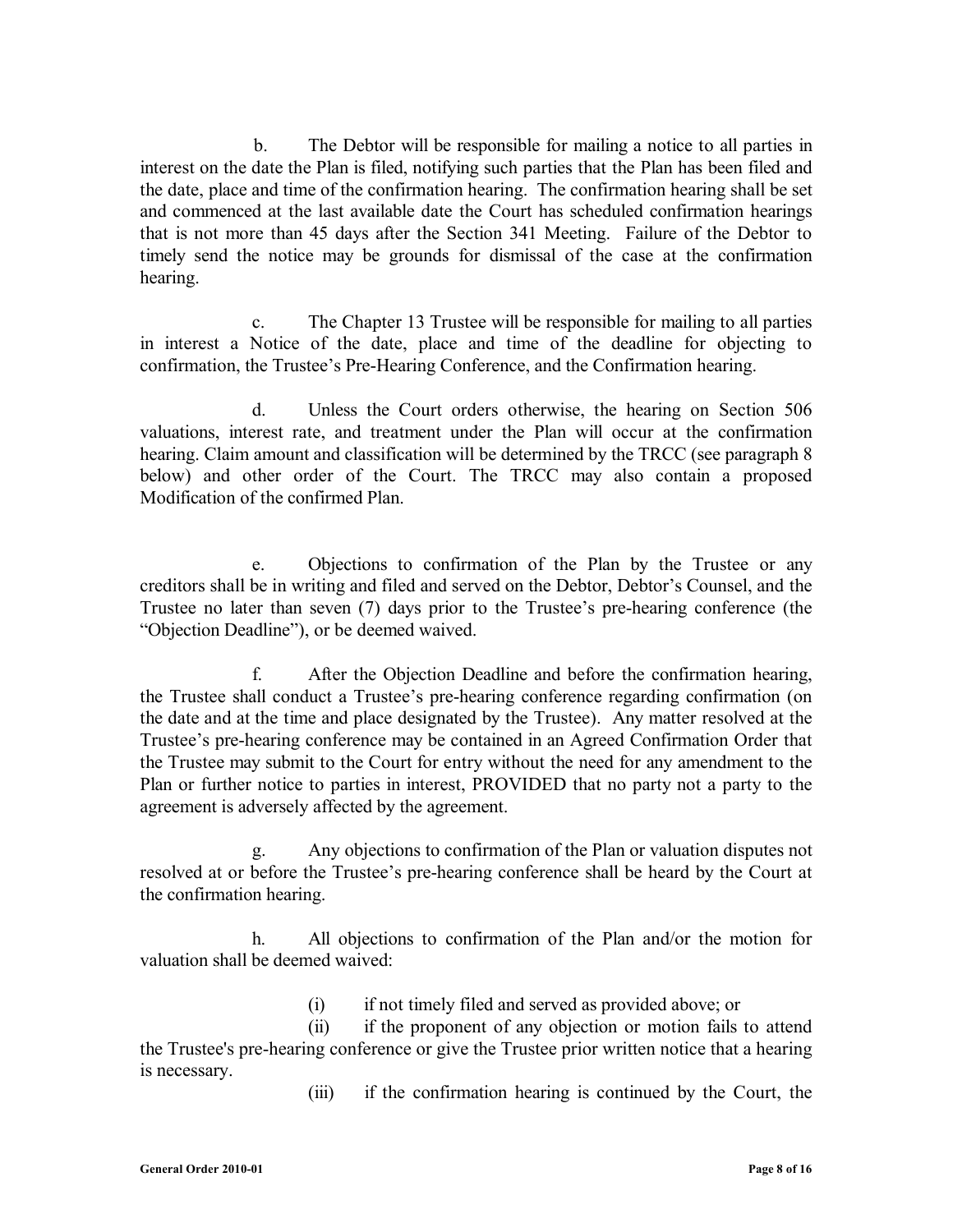Trustee shall file a notice of continued confirmation hearing.

# **8. TRUSTEE'S RECOMMENDATION CONCERNING CLAIMS AND PLAN MODIFICATION, IF REQUIRED.**

a. As soon as practicable after the governmental Claims Bar Date, the Trustee may prepare and serve on Debtor's Counsel, all creditors who were scheduled, all creditors who filed claims, and any party that has filed a Notice of Appearance, a ATrustee's Recommendation Concerning Claims and Plan Modification, if Required@ (the ATRCC@) and a notice of hearing thereon.

b. The TRCC may list and propose disallowance of any claims scheduled but not filed.

c. Objections to the TRCC shall be filed within thirty (30) days from the date of service of the TRCC.

d. Unless an objection is timely filed as to the amount or classification of any claim or to any modification, the claim or modification will be allowed or approved as described in the TRCC, and such amount and classification will be final and binding on all parties without further order of the Court.

e. The TRCC shall include a notice of the time, date, and location of the court hearing on any objection, as well as the time, date, and location of the Trustee's pre-hearing conference thereon. If no objection is timely filed, no Trustee's pre-hearing conference or Court hearing will be held. Matters resolved at or before the pre-hearing conference may be presented to the Court by the Trustee in the form of an Agreed Order prior to or at the scheduled court hearing.

f. All unresolved objections to the TRCC shall be deemed waived:

(i) if not timely filed and served as provided above, or

 (ii) if the proponent of any such objection fails to attend the Trustee's pre-hearing conference, or give the Trustee prior written notice that a hearing is necessary.

g. The TRCC will not affect value of collateral, treatment under the Plan unless modified, or interest rate determined at confirmation, but may show these for information only.

### **9. IRS REFUNDS.**

a. *See* Section 362(b)(26) of the Bankruptcy Code for setoff rights by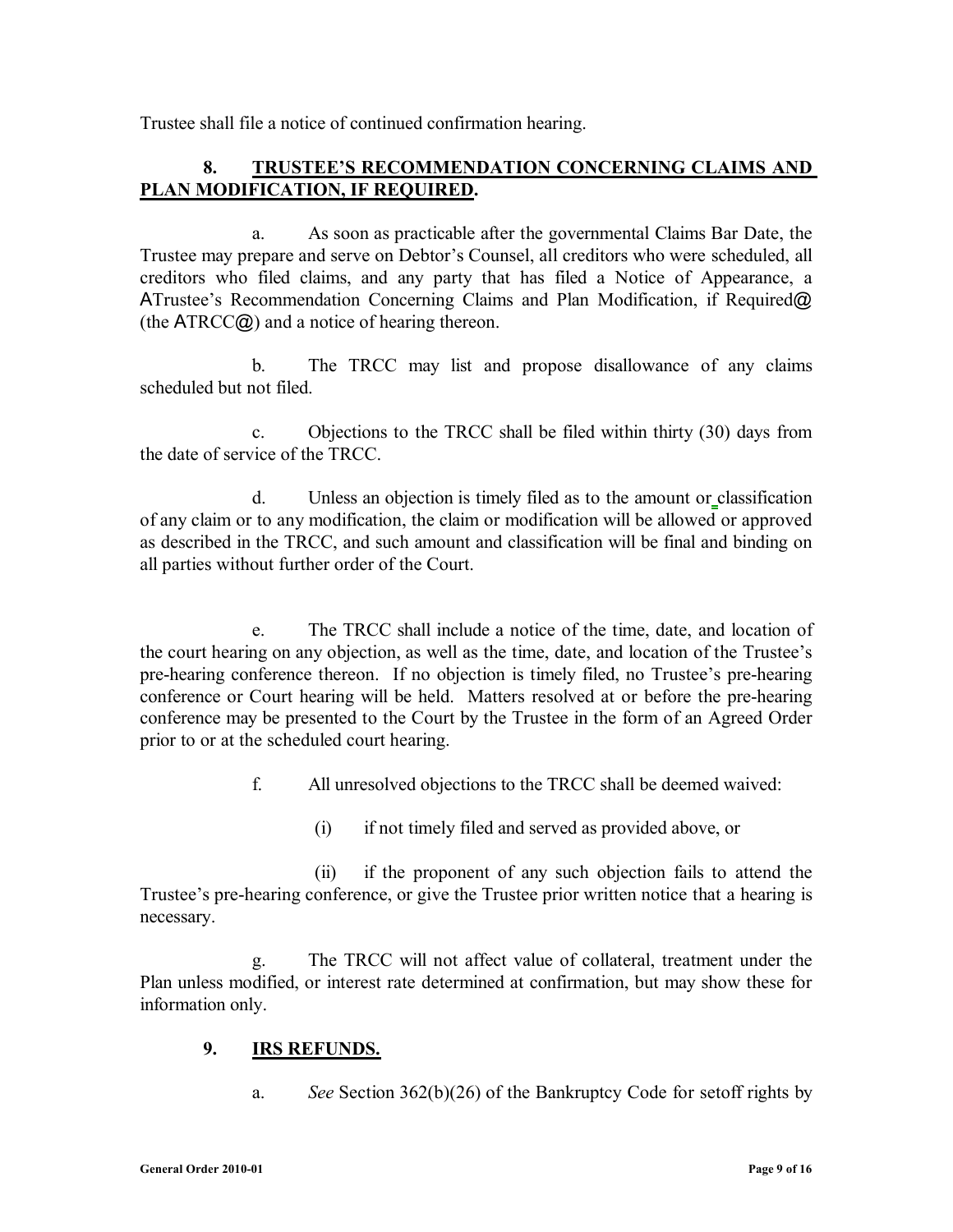the IRS.

b. Unless otherwise ordered by the Court, the Trustee is hereby authorized to receive, endorse, deposit, and apply to any delinquency in a Debtor's Chapter 13 case any IRS refund issued by the IRS after the Petition Date and before the final Payment is made under the Plan, or the case is converted or dismissed, up to \$2,000. Any portion of the first \$2,000 of any refund not so applied will be forwarded by the Trustee to the Debtor.

c. Unless otherwise ordered by the Court, any IRS refund in excess of \$2,000 (the "Excess Refund") issued by the IRS and received by the Trustee after the Petition Date and before the final payment is made under the plan or the case is converted or dismissed may be kept by the Trustee (to the extent of such excess) and paid pro rata to the Debtor's allowed general unsecured creditors (timely filed non-penalty, then late filed non-penalty, then penalty unsecured). In such event the Base Amount will be increased by such amount, and the Plan will be deemed modified accordingly.

d. The Trustee may file a Notice of Intent To Disburse Excess (year) Tax Refund To Creditors And Raise Debtor's Plan Base ("Notice") and may set it for a Pre-Hearing Conference. If no objection is filed within twenty-one (21) days after the Trustee files the Notice, any opposition to the Trustee's treatment of the Excess Refund shall be deemed waived.

e. If an objection to the Trustee's Notice of Intent ("Objection") is timely filed, if not previously set by the Trustee, the contested matter will be set on the next Pre-Hearing Conference Docket after twenty-one (21) days from the date the Objection and a Notice of Hearing is filed.

f. If no other party in interest files a timely Response to the Notice or Objection prior to the Pre-Hearing Conference, the matter may be resolved in the Trustee's discretion by Agreed Order, or set for hearing before the Court.

### **10. COMPENSATION AND EXPENSE REIMBURSEMENT TO DEBTOR'S COUNSEL IN CHAPTER 13 CASES.**

a. Unless otherwise ordered by the Court, this General Order governs the compensation of Debtor's Counsel and reimbursement of expenses in cases filed under Chapter 13 of the Bankruptcy Code on or after October 17, 2005.

b. An attorney representing a Debtor under Chapter 13 shall be the attorney of record from the filing of the petition for relief under Chapter 13 (if signed by the attorney), from the filing of a notice of appearance on behalf of the Debtor (if the Debtor filed the case pro se), or from the date of the substitution of counsel (if the Debtor filed the case with other counsel) until the close or dismissal of the case (including disposition of motion(s) to reinstate), unless relieved of representation by order of the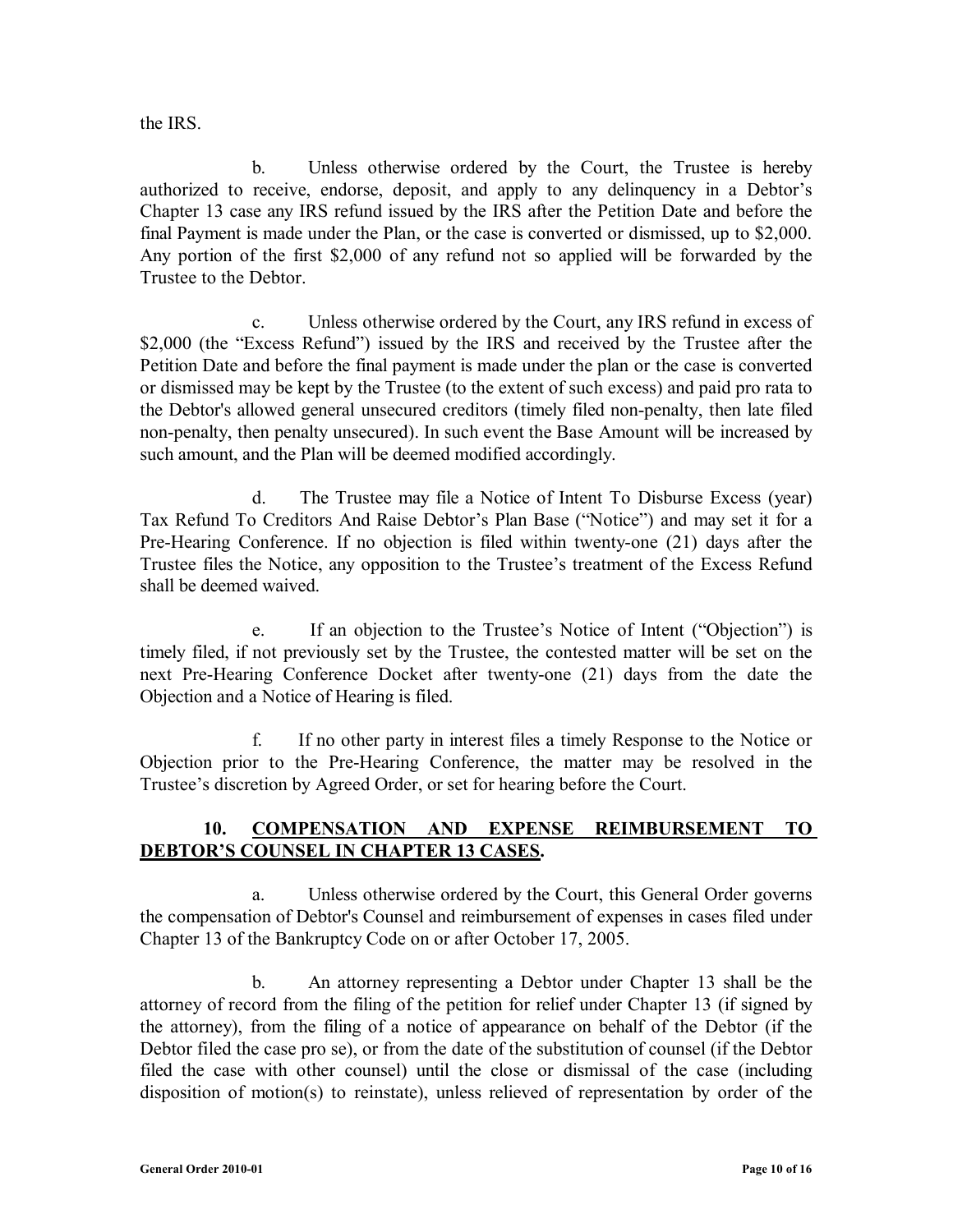Court in accordance with L.R. 83.12.

c. In an individual, non-business case, the Court deems \$3,000 (the AStandard Fee $\omega$ ) as reasonable compensation and reimbursement of expenses for an attorney representing the Debtor in accordance with 11 U.S.C. § 330(a)(3)(B). The Court will therefore allow the Standard Fee, plus bankruptcy clerk filing fees and the cost of a credit report for each Debtor (collectively, the "Costs"), in an individual, non-business case, without the requirement of an application for compensation under 11 U.S.C. § 330 and Bankruptcy Rule 2016(a). PROVIDED, HOWEVER, that an attorney may request attorney's fees and expenses exceeding the Standard Fee and Costs upon (i) formal application under Rule 2016(a) and Section 10i of this General Order, with notice and hearing, for all fees and expenses; (ii) formal application under Section 10j of this General Order for fees and expenses exceeding the Standard Fee and Costs; or (iii) motion under Section 10k of this General Order for matters designated therein. Allowance of fees and expenses greater than the Standard Fee and Costs shall be by separate order of the Court.

d. An attorney may not receive a post-petition retainer or payment from the Debtor other than as specified in this General Order without leave of Court.

e. As guidelines, the Court contemplates that the following matters will be included in the Standard Fee:

(1) All conferences with the Debtor, including timely responses to Debtor inquiries, whether by telephone or in writing;

(2) Preparation of the bankruptcy petition, including emergency petitions, schedules, statement of financial affairs, chapter 13 statement of current monthly income (B22C), Plan, and AAPD;

(3) Preparation of, and representation of the Debtor on, a motion to continue or impose the stay;

(4) Representation of the Debtor at the Section 341 Meeting and any continued meeting;

(5) Representation of the Debtor at the pre-hearing conference and confirmation hearing;

(6) Representation of the Debtor in connection with two motions under 11 U.S.C. § 362, but not including an evidentiary final hearing;

(7) Representation of the Debtor on motions to dismiss, including Trustee motions to dismiss (with or without prejudice);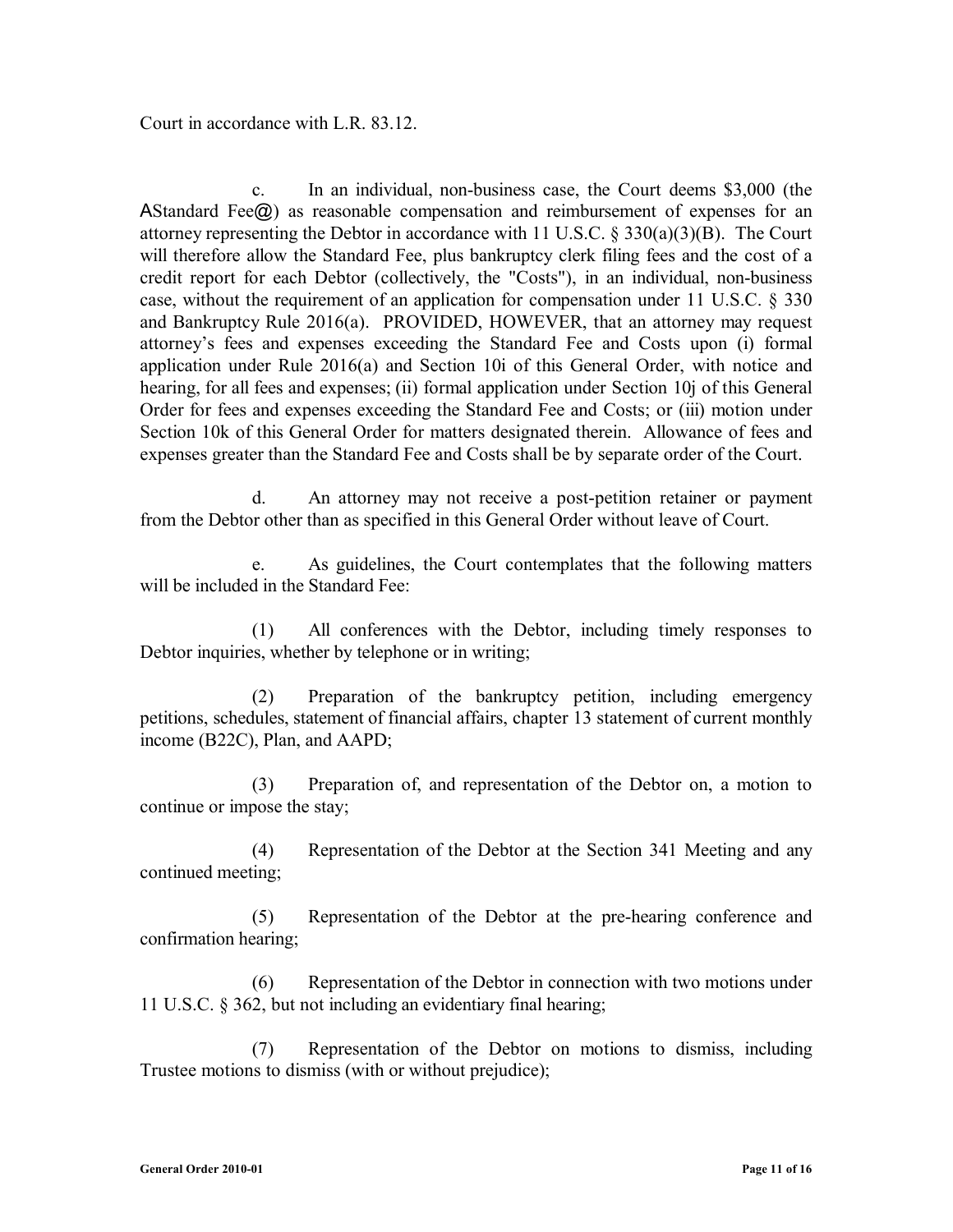(8) Preparation of, and representation of the Debtor on, motions to avoid liens and judgments;

> (9) Preparation of, and representation of the Debtor on, one motion to reinstate the case;

(10) Preparation of, and representation of the Debtor on, motions to except the Debtor from the mandatory wage directive provisions of this General Order.

(11) Preparation of documents and notices, including submissions for Trustee recommendation, and attendance at all hearings and/or pre-hearing conferences, including:

- (i) Suggestion(s) of bankruptcy, and filing same in the appropriate courts;
	- (ii) Requests for plan Payment deferrals;
	- (iii) Motions for emergency refund of plan Payments;
	- (iv) Objections to claims and/or the TRCC, after appropriate

review;

- (v) The Plan and Plan documents;
- (vi) The AAPD;
- (vii) Notices to creditors, where appropriate, explaining the automatic stay;

Service;

(ix) Communications to the Debtor explaining the Trustee's annual or semi-annual report;

- (x) Motions to extend the time to file paperwork;
- (xi) Requests to the Trustee to reset the Section 341 Meeting;

(viii) Communications and negotiations with the Internal Revenue

- (xii) Amendments of schedules and statement of financial affairs;
- (xiii) All case-related correspondence;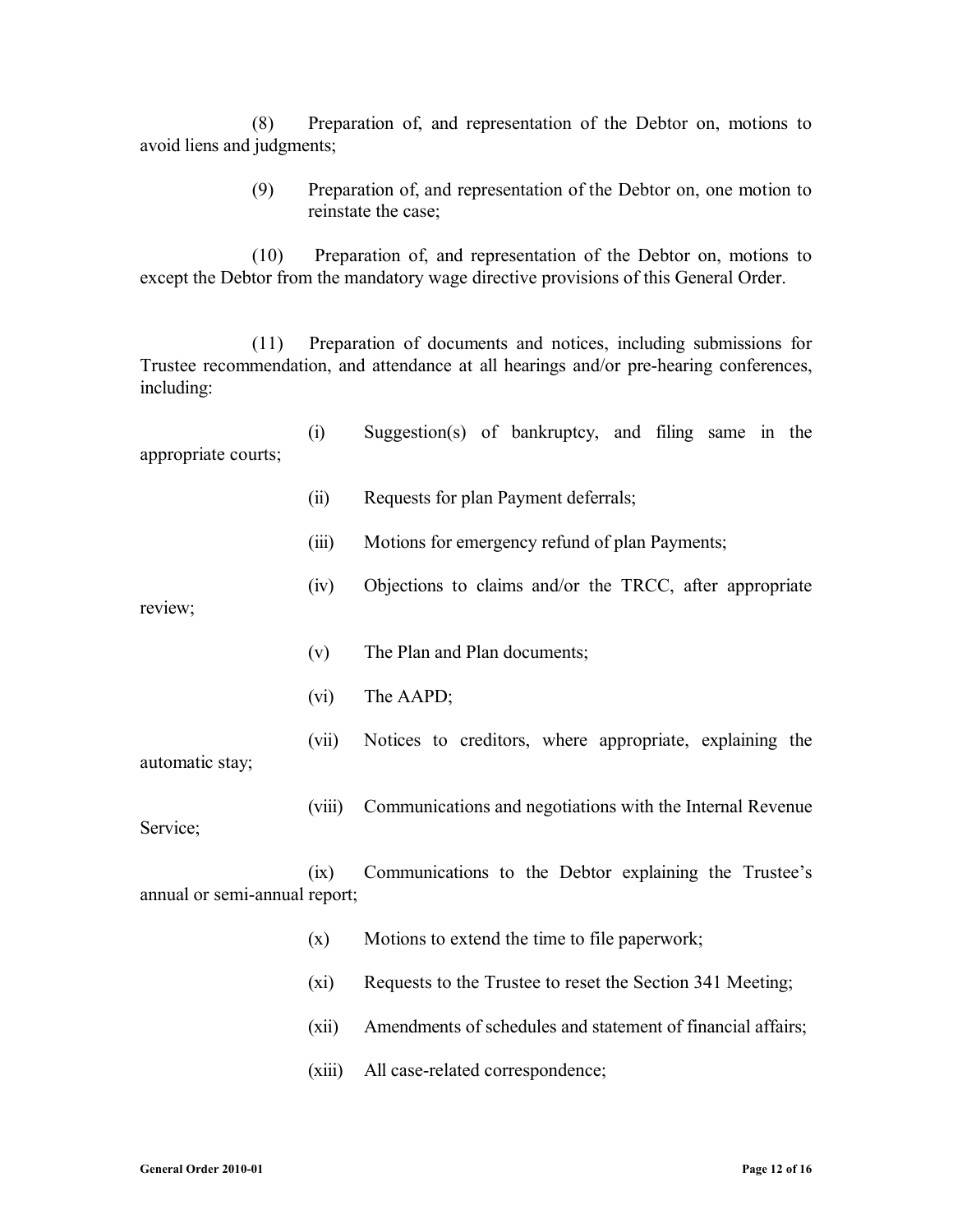- (xiv) Notices or motions, if necessary, to convert the case;
- (xv) Motions to dismiss the case;

(xvi) Motions regarding the manner of the Debtor's attendance at the Section 341 Meeting; and/or

- (xvii) Interlocutory orders;
- (12) Wage order review;
- (13) Budget consultations;

(14) Making and performing, or assisting the Debtor in making or performing, the disclosures and duties required by 11 U.S.C. § 521, 527, 528, and 1308;

(15) Taking all steps reasonably necessary to insure that the Debtor receives a discharge in the case; and

(16) Other miscellaneous normal, customary services, including correspondence to clients and review of correspondence from clients, communication with the Trustee and the Trustee's office, and communication with the Clerk.

f. The guidelines assume two lift stay motions and one motion to reinstate the case, all of which typically occur in the life of a Chapter 13 case. The guidelines assume the resolution of lift stay motions at preliminary hearings, or by agreement (at either preliminary or final hearings), and a typical hearing of 10 to 20 minutes on other contested matters routinely heard at a Chapter 13 Standing Trustee docket. The guidelines do not contemplate that the Standard Fee would include an evidentiary final hearing on a motion to lift stay, or an evidentiary hearing of more than 30 minutes on a motion to dismiss, objection to exemption, confirmation hearing, claims objection, or other contested matters, or would include representation of the Debtor in an adversary proceeding.

g. Other than Section 10b, this General Order does not apply to a Chapter 13 case converted to a case under Chapter 7 of the Bankruptcy Code. Upon entry of an order converting a case to Chapter 7, the amount and manner of payment of compensation for an attorney for Chapter 7 related services is a matter between the Debtor and his or her attorney.

h. In a Level 2 business case, the Court deems \$3,500 as reasonable compensation and reimbursement of expenses for an attorney under 11 U.S.C. § 330(a)(3)(B) (the "Business Standard Fee"). The Court will therefore allow the Business Standard Fee, plus bankruptcy clerk filing fees, in a Level 2 business case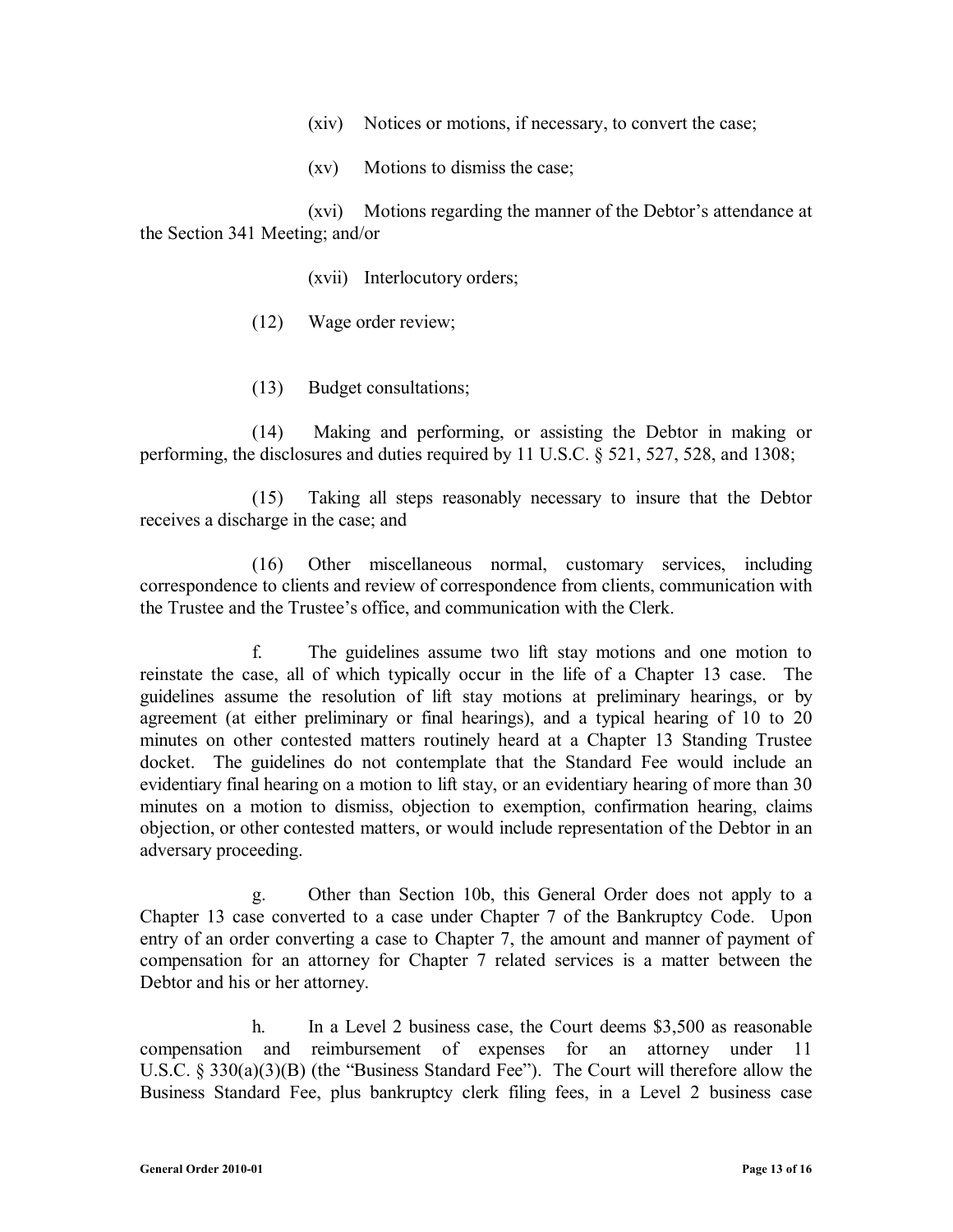without the requirement of an application for compensation under 11 U.S.C. § 330 and Rule 2016(a). A Level 2 business case is when (1) the debtor's monthly gross receipts (or the monthly gross receipts of any corporation, partnership, LLC, etc. controlled by the debtor) are \$10,000.00 or more, (2) the debtor incurs trade credit in the production of income that is not paid in full every month, (3) the business has any employees other than family, (4) the business has a liquor license, or (5) any other reason that in the opinion of the trustee justifies a more thorough investigation than is possible at a 341 docket.

i. In any case, the Debtor may elect to apply for all attorney's compensation and expenses based solely on a lodestar analysis, with notice and hearing. The application must comply with 11 U.S.C. § 330, Rule 2016(a) and the Court's Guidelines for Compensation and Expense Reimbursement of Professionals effective January 1, 2001. The application must include time records for all work performed on the case. For lodestar applications, the Court will not approve a fee over \$500 for the preparation of the fee application.

j. For applications requesting compensation and expenses for particular matters not included in the Standard Fee or the Business Standard Fee under this General Order, e.g., a final evidentiary hearing on a motion to lift stay, the attorney must include time records for the particular matter. For those matters, the Debtor's attorney must use the lodestar analysis and comply with 11 U.S.C. § 330, Rule 2016(a) and the Court's Guidelines for Compensation and Expense Reimbursement of Professionals effective January 1, 2001. For lodestar applications for particular matters, the Court will not approve a fee over \$250 for the preparation of the fee application.

k. Provided the Debtor agrees, and notwithstanding any other provision of this General Order, for certain matters not within the guidelines for the Standard Fee or the Business Standard Fee, and to encourage uniformity and consistency and to minimize the expense of the fee application process, the Court will approve, upon motion, and waive the application requirement, the following fees:

- (1) For a Plan modification, \$350, plus expenses not to exceed \$50.
- (2) For a motion to sell property, \$350, plus expenses not to exceed

\$50.

(3) For a motion to incur debt, \$350, plus expenses not to exceed \$50.

(4) For a motion to lift (after the two motions to lift stay included within the Standard Fee or the Business Standard Fee), \$350, plus expenses not to exceed \$50.

(5) For an Objection to a Trustee's Notice of Intent To Disburse Excess (year) Tax Refund To Creditors And Raise Debtor's Plan Base, \$200.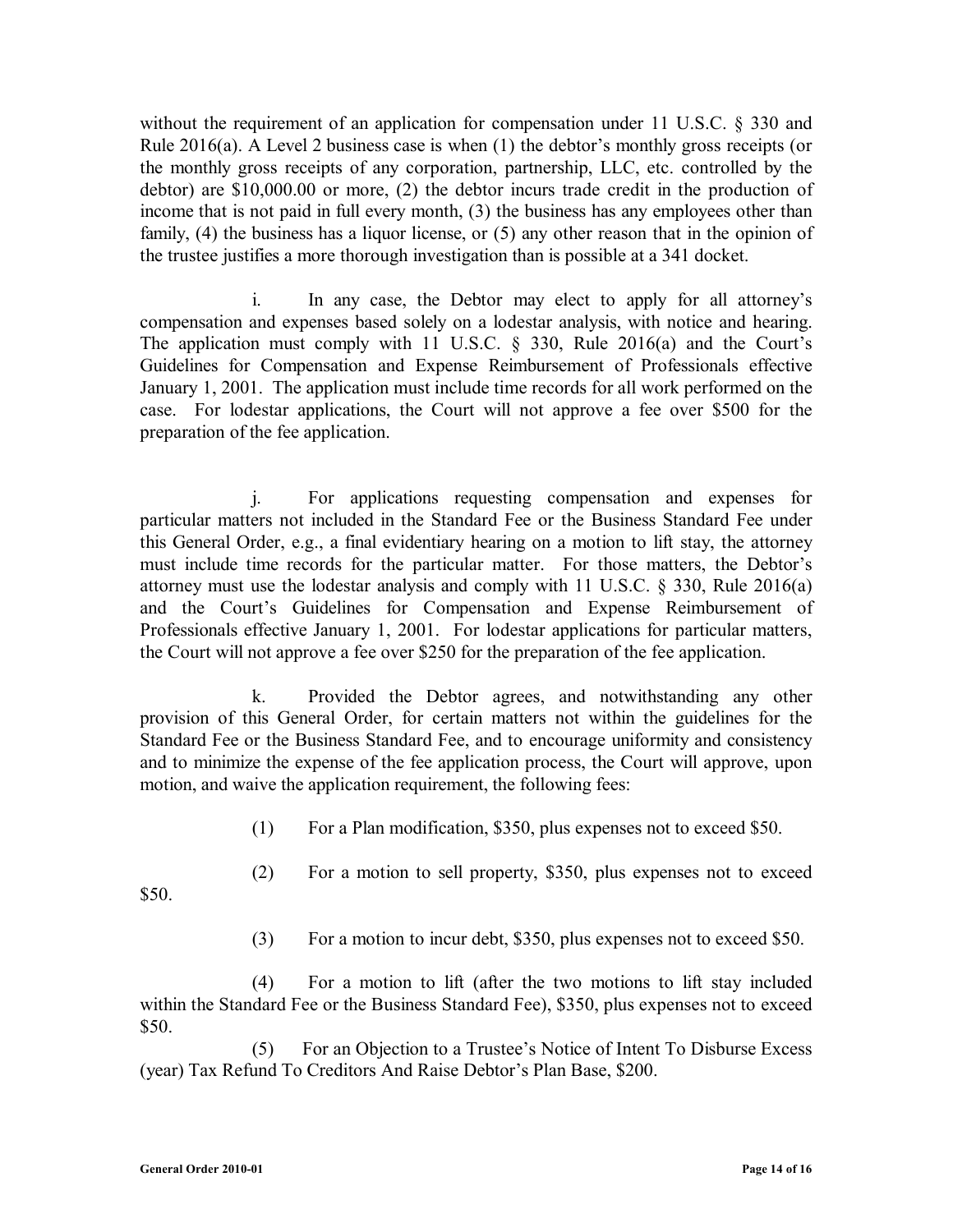A motion under this paragraph may request that the Court authorize the Debtor to pay these fees or expenses directly to his or her attorney.

**11. COMPENSATION AND EXPENSE REIMBURSEMENT TO CREDITOR ATTORNEYS IN CHAPTER 13 CASES.** The Court deems the lesser of (1) \$675 and (2) the actual amount paid or to be paid by the creditor to its attorney as fees and expenses to be reasonable compensation to a creditor's attorney who is entitled to compensation from a debtor's estate under 11 U.S.C  $\S$  506(b) and applicable nonbankruptcy law in any case, without prejudice to a party contesting entitlement to fees, or the reasonableness of the amount or mode of payment of fees and expenses. Allowance of fees and/or expenses in a greater amount shall be by separate order of the Court after a hearing on application or motion and notice. Effective February 1, 2007, the submission of an agreed order containing a provision providing for the recovery of attorneys' fees in a pending bankruptcy case shall constitute an affirmative representation to the judges of this Court by all signatories to the Agreed Order that there is objective evidence supporting a finding that the creditor has a properly perfected lien and is oversecured or is otherwise legally entitled to recover such fees. Upon the entry of this Order, such submission shall also constitute an affirmative representation by the creditor and its counsel that the attorneys fees provided for in the Order do not exceed the amount the fees actually paid or to be paid.

#### **12. TRUSTEE'S NOTICING FEES.**

 a. The Standing Chapter 13 Trustees may charge, in addition to the percentage fee fixed pursuant to 18 U.S.C.  $\delta$  586(e)(1)(B), noticing fees in each case administered by the respective Standing Trustee equal to \$.50, plus postage per envelope.

 b. The Standing Chapter 13 Trustees may collect, in advance, as hereinafter provided, for reports or orders, including, but not limited to the Notice of Deadline For Objecting To Confirmation And Trustee's Pre-Hearing Conference and Confirmation, TRCC, Notice or Order of Dismissal or Conversion, Notice or Order of Debtor Discharge, Trustee's Final Report and Account, Request for Discharge, and/or Notices required under 11 U.S.C. § 1302(d) regarding domestic support obligations. It is hereby found and determined that said fees are reasonable and appropriate to defray the actual, necessary costs and expenses reasonably attributable to the giving of said notices. Subject to United States Trustee approval, the Standing Trustees may choose to reduce the number of notices for which noticing fees are collected. The Standing Chapter 13 Trustees shall be entitled to collect noticing fees authorized hereby from the first and any subsequent monies received from the Debtor, whether before or after confirmation.

**13. MANDATORY WAGE DIRECTIVE.** Unless the Court orders otherwise, the Trustee may require a Debtor who is a wage or salary employee, to complete and deliver to the Trustee the information necessary for the submission of a wage directive by the Trustee, not later than the initial Section 341 Meeting. The Trustee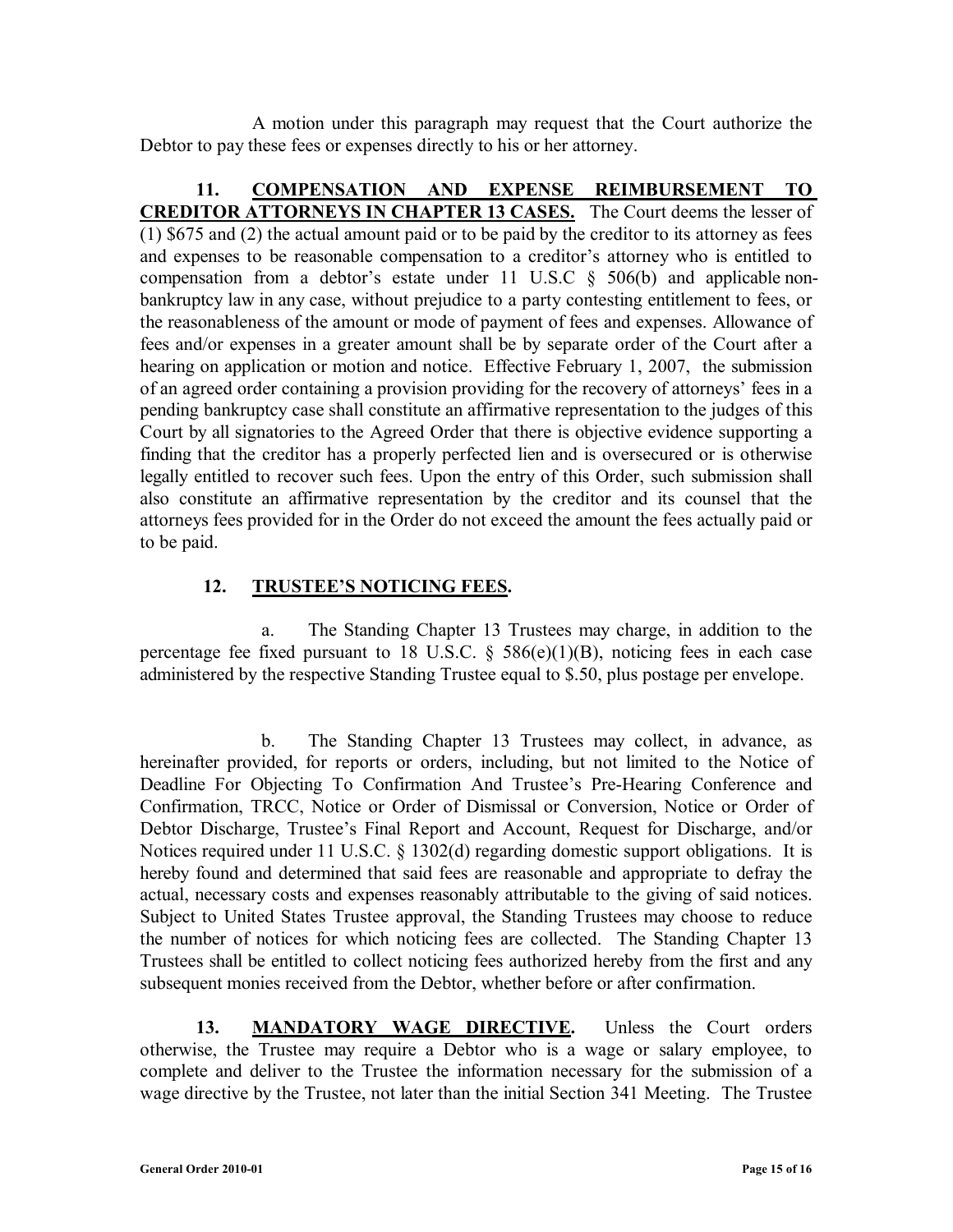will issue a wage directive to such Debtor's employer. Unless otherwise ordered by the Court, such directive may be terminated by the Trustee or the Court.

**14. ADEQUATE PROTECTION TO VEHICLE LENDERS.** In each Chapter 13 case, the Debtor's use of vehicles under Section 363 of the Bankruptcy Code is authorized only if the Debtor (i) maintains insurance on the vehicles in the amount required by the Debtor's prepetition contract; (ii) provides proof of insurance to the lien holder upon request; and (iii) provides the Trustee with all necessary information for a wage directive not later than the date of the initial Section 341 Meeting (if the Debtor is a wage or salaried employee and the Court has not ordered otherwise).

**15. MONTHLY STATEMENTS WILL NOT VIOLATE THE AUTOMATIC STAY.** Unless the Debtor or Debtor's Counsel has notified the creditor to discontinue sending post-petition statements, a creditor will be deemed not to have violated the automatic stay by voluntarily continuing to send the Debtor the usual and customary monthly statements concerning the Debtor's accounts. A creditor claiming a lien on real property and whose lien is provided for with "direct" payments in the Plan shall continue to send the Debtor regular payment statements, invoices, or other memoranda of regular payments due after the Petition Date, if it was the practice of the creditor to send the Debtor such statements before the Petition Date, and the continued sending of these payment statements, invoices, or other memoranda of regular payments will be deemed not to violate the automatic stay. If the current post-petition mortgage payments are being disbursed by the Trustee, the creditor shall file with the Court and send to the Debtor, Debtor Attorney, and Trustee any payment changes, invoices, or other memoranda of regular payment changes.

### **16. DOMESTIC SUPPORT OBLIGATIONS AND TAX RETURNS.**

a. A Debtor with domestic support obligations shall provide the Trustee with the name, address, and telephone number of the domestic support claimant, if known, at or before the Section 341 Meeting.

b. No more than 7 days before the Trustee's pre-hearing conference concerning confirmation, a Debtor with domestic support obligations shall file with the Court a certificate pursuant to Sections 1325(a)(8) of the Bankruptcy Code.

c. Prior to confirmation, pursuant to Section  $1325(a)(9)$  of the Bankruptcy Code, a Debtor shall file with the Court a certificate concerning all applicable Federal, State, and local tax returns as required by Section 1308 of the Bankruptcy Code.

**17. CHAPTER 13 DISCHARGE.** When a Debtor completes all payments to the trustee required by the plan, the trustee will file a Notice of Completion with the Court. No Order of discharge will be submitted by the trustee until the Debtor has filed his Certification and Motion for Entry of an Order of Discharge (per Clerk's Notice